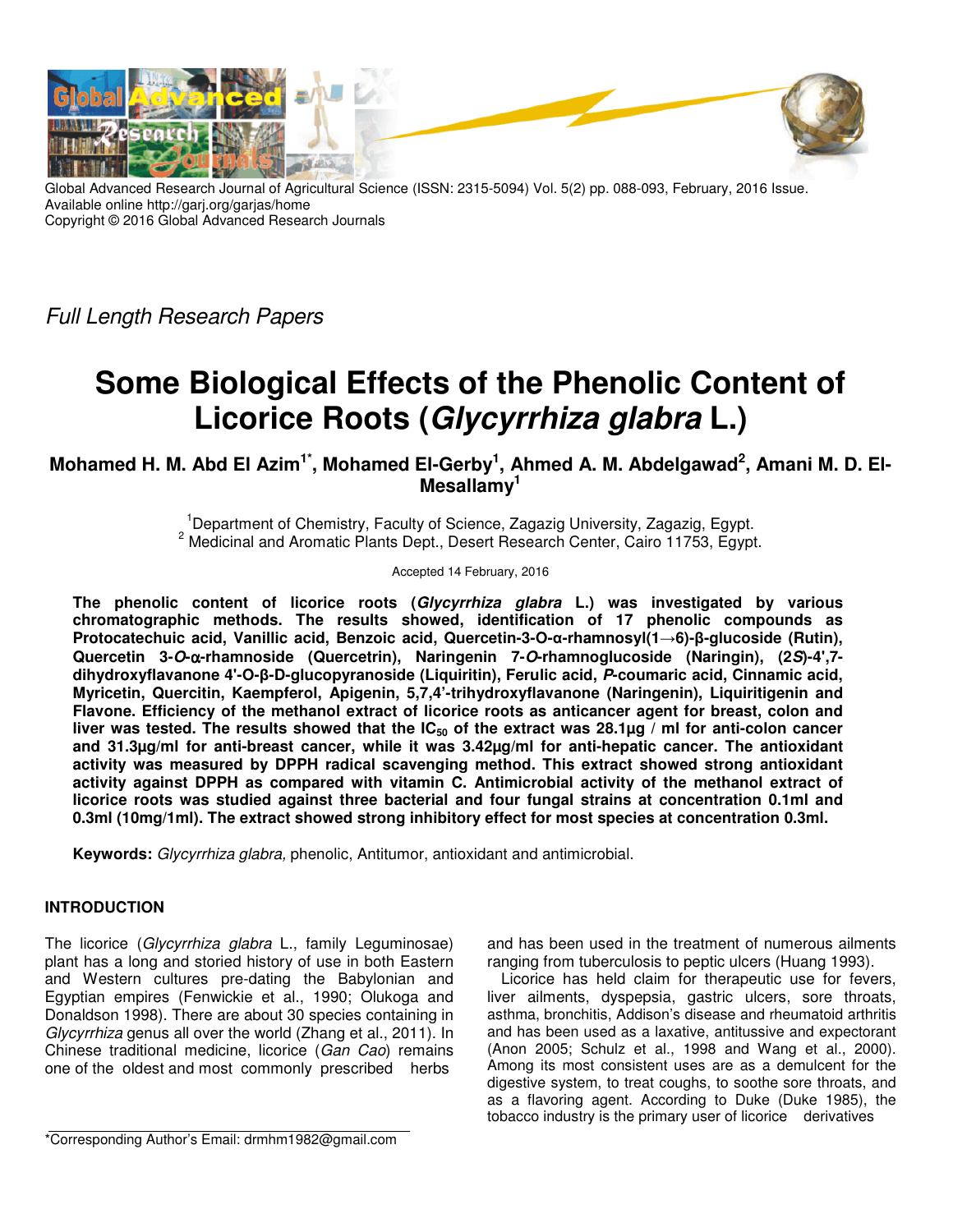in the United States, with the remainder equally divided among the food and pharmaceutical industries.

The roots of Glycyrrhiza glabra L., have anti-acid, antiulcer (Hikino 1985), anti-inflammatory, expectorant, diuretic (Shibata 2000), antimicrobial (Fukai et al., 2002), anxiolytic (Ambawade et al., 2002), anticonvulsant (Ambawade et al., 2001) and memory enhancing (Dhingra et al., 2004) activities. Licorice paste is the preferred form for flavoring tobacco (Carmines et al., 2005) whereas licorice powder is preferred for confectionery and pharmaceuticals. Recently, wild *Glycyrrhiza* became limited because of over-collection. With the decline of resources of wild Glycyrrhiza, cultivated Glycyrrhiza plants became an additional resource and are anticipated from the standpoint of conserving the natural environment (Dong et al., 2012).

#### **RESULTS AND DISCUSSION**

Investigation of the phenolic compounds were done by fractionation of the extract, over polyamide column and elution with methanol/bidistilled water, and then subjected to rechromatography for several times led to the separation of seventeen pure phenolic compounds. The structure of these compounds was confirmed by comparison of their physical and spectral data with those of reported compounds. **(1**) Protocatechuic acid (C7H6O4, 52mg), **(2**) Vanillic acid (C<sub>8</sub>H<sub>8</sub>O<sub>4</sub>, 55mg), (3) Benzoic acid (C<sub>7</sub>H<sub>6</sub>O<sub>2</sub>, 70mg), (**4**) Quercetin-3-O-α-rhamnosyl(1→6)-β-glucoside (Rutin) (C<sub>27</sub>H<sub>30</sub>O<sub>16</sub>, 84mg), (5) Quercetin 3-O-α-rhamnoside (Quercetrin) (C21H20O11, 52mg), (**6**) Naringenin 7-Orhamnoglucoside (Naringin) (C<sub>26</sub>H<sub>30</sub>O<sub>14</sub>, 41mg), (**7**) (2S)-<br>4',7-dihydroxyflavanone 4'-O-β-D-glucopyranoside 4'-O-β-D-glucopyranoside (Liquiritin)  $(C_{21}H_{22}O_9, 105mg)$ , **(8)** Ferulic acid  $(C_{10}H_{10}O_4,$ 15mg), (9) P-coumaric acid (C<sub>9</sub>H<sub>8</sub>O<sub>3</sub>, 19mg), (10) Cinnamic acid (C<sub>9</sub>H<sub>8</sub>O<sub>2</sub>, 17mg), 11) Myricetin (C<sub>15</sub>H<sub>10</sub>O<sub>8</sub>, 15mg), (12) Quercitin (C<sub>15</sub>H<sub>10</sub>O<sub>7</sub>, 90mg), (13) Kaempferol (C<sub>15</sub>H<sub>10</sub>O<sub>6</sub>, 10mg), **(14**) Apigenin (C15H10O5, 29mg), (**15**) 5,7,4' trihydroxyflavanone (Naringenin) (C15H12O4, 19mg), (**16**) Liquiritigenin (C<sub>15</sub>H<sub>12</sub>O<sub>4</sub>, 35mg) and (17) Flavone  $(C_{15}H_{10}O_2, 12mg)$ .





|            | liquiritigenin $R_1 = R_2 = R_3 = H$           |
|------------|------------------------------------------------|
| Liauiritin | $R_1 = R_2 = H$ , $R_3 = Glucopy$ ranoside     |
| Naringenin | $R_1 = OH$ , $R_2 = R_3 = H$                   |
| Naringin   | $R_1$ = OH, $R_2$ = rhamnoglucoside, $R_3$ = H |

#### **Antitumor activity**

The potential cytotoxicity activity of the methanol extract of licorice roots was tested against three human cell lines [HEPG-2 (liver carcinoma cell line), MCF-7 (breast carcinoma cell line) and HCT-116 (colon carcinoma cell line)] by SRB (Sulphorhodamine-B**)** assay. The results showed that the extract has strong activity against all cell lines tested. The antitumor activity of the tested extract is summarized in figure 1. The  $IC_{50}$  values (the concentrations of thymoquinone required to produce 50% inhibition of cell growth) of the extract against each cell lines were 28.1µg / ml, 31.3  $\mu$ g / ml and 3.42 $\mu$ g / ml for HCT-116, MCF-7 and HEPG-2, respectively.

#### **Antioxidant activity**

The DPPH scavenging activity of the methanol extract of licorice roots is summarized in figure 2. It was observed that the scavenging activity of the extract at all concentrations (25, 50 and 100µl) is rather strong (32.6- 72.3%) as compared with vitamin C. The remarkable antioxidant activity of methanol extract of licorice roots might be due to the higher concentration of phenolic compounds.  $IC_{50}$  value for the methanol extract =  $64\mu g/ml$ , while for vitamin  $C = 17 \mu g/ml$ .

#### **Antimicrobial Screening**

#### **Antibacterial activity**

Data in figure 3 evaluate that the maximum inhibitory responses are indicated after the treatment of E. coli. and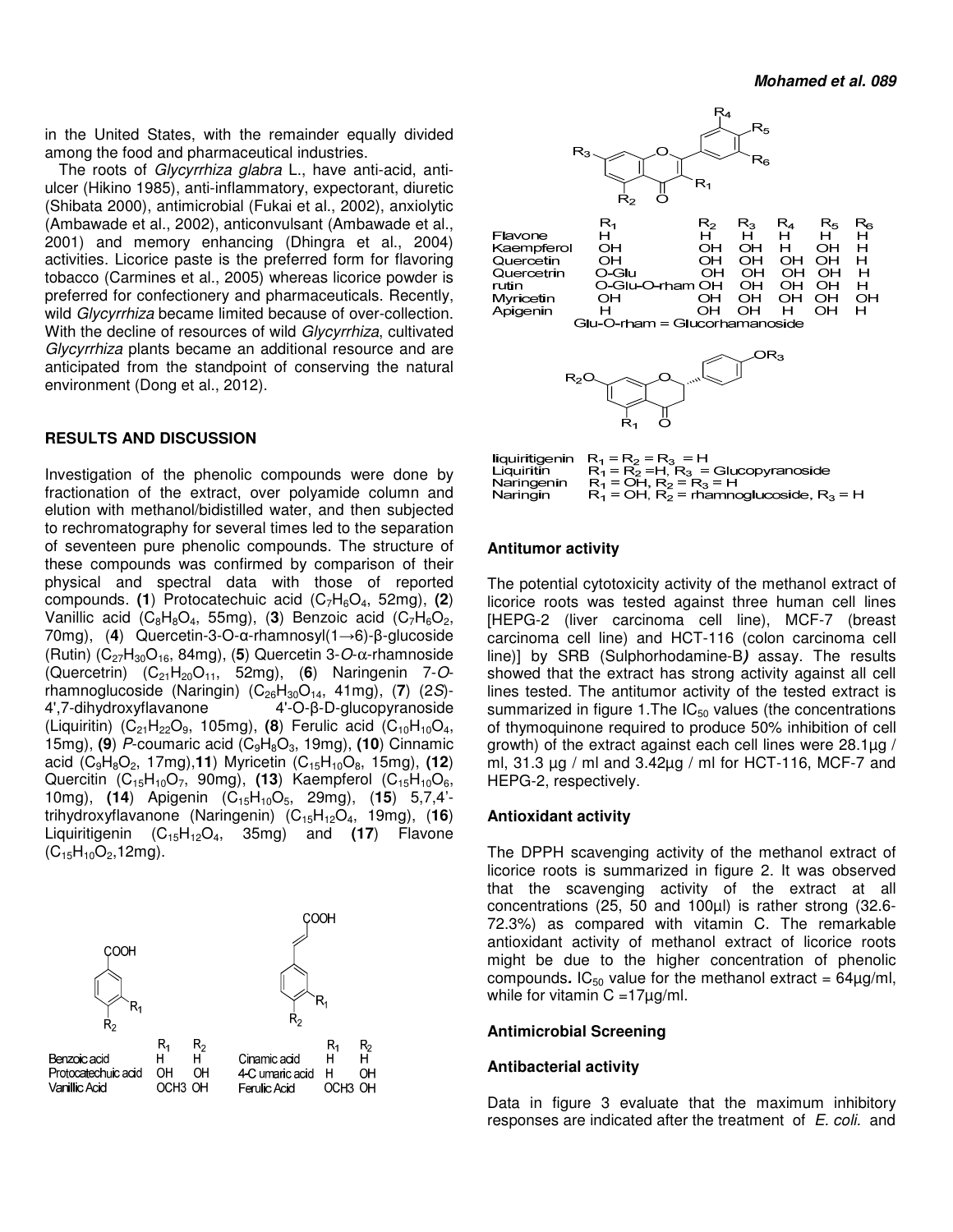

 **Figure 1: % of survival fraction of carcinoma cell lines (colon, breast and liver) against concentration** 



 **Figure 2: Antioxidant activity of the methanol extract of licorice roots compared to vitamin C**



 **Figure 3: Antibacterial activity of the methanol extract of licorice roots** 

Salmonella typhi with highest concentration of the extract (0.3ml), while the moderating inhibitory response after the treatment of E. coli. and Salmonella typhi with normal concentration of the extract (0.1ml).On the other hand, Staphyllococcus aureus had the highest resistance species to the extract at concentration 0.3 ml and no inhibitory effect at concentration 0.1ml.

#### **Antifungal activity**

The extract showed strongly inhibitory activity against Trichoderma sp.at 0.3ml concentration and moderated inhibitory activity for Fusarium and penicillium sp., while at 0.1ml concentration all fungal strains showed no inhibitory activity as shown in figure 4.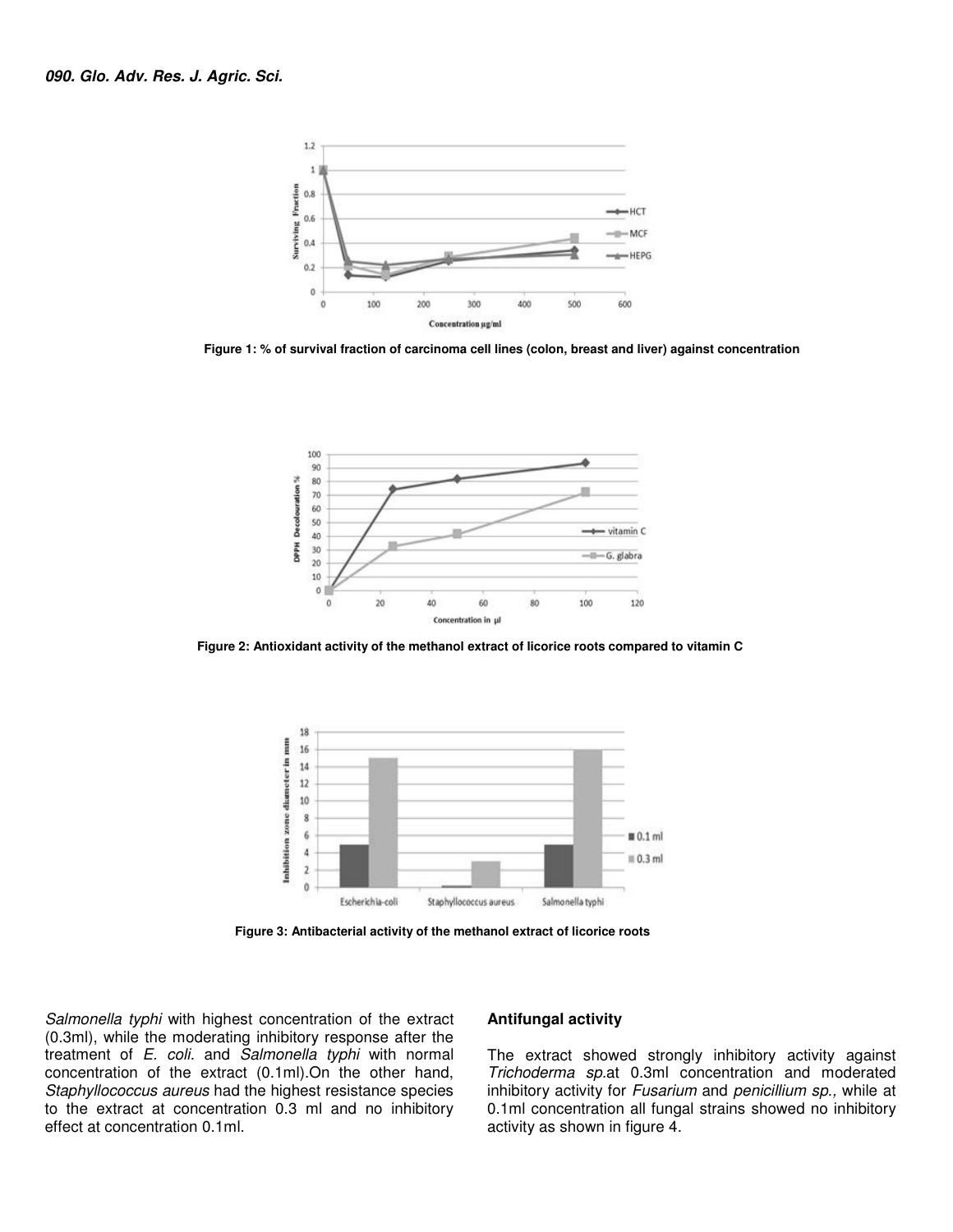

 **Figure 4: Antifungal activity of the methanol extract of licorice roots** 

## **Experimental**

## **Plant Material**

Licorice roots (Glycyrrhiza glabra L.) 2kg were provided from Lotus Company (Sekem Group, Egypt). The taxonomic identification of plant material was confirmed by Botany Department, Faculty of Science, Zagazig University (Egypt).

## **Physical tests**

## **Ultra-violet spectrophotometric analysis**

Chromatographically , pure materials dissolved in analytically pure methanol were subjected to UV spectrophotometric investigation in 4 ml capacity quartz cells Zeiss spectrometer PMQ-II. In case of flavonoids,  $AICI<sub>3</sub>$ ,  $AICI<sub>3</sub>/HCI$ , fused  $NaOAC/H<sub>3</sub>BO<sub>3</sub>$  and NaOMe reagents were separately added to methanol solution of the investigated material and UV measurements were then carried out (Harborne 1982)**.**

## **NMR spectroscopic**

<sup>1</sup>H and <sup>13</sup>C chemical shifts (δ) were measured in ppm, relative to DMSO –d6 and converted to TMS scale. Joel EC a 500 MHz NMR Spectrometer at 500 MHz, (Institute Fur Chemie, Humboldt Universitätzu Berlin, Germany). <sup>1</sup>H chemical shifts were measured in ppm, relative to TMS and 13C NMR chemical shifts to DMSO-d6 and converted to TMS scale by adding 39.5. Typical conditions: spectral width = 8 KHz for 1H and 30 KHz for 13 $^{\circ}$ C, 64 K data points and a flip angle of 45 °C.

## **Mass spectroscopic**

The isolation pure compounds were subjected (FAB –MS). The isolated pure compounds were subjected, in most cases to Fast Atom Bombardment (positive and

negative) mass spectroscopic analysis (FAB-MS) on MM 7070 E spectrometer (VG analytical). Some other compounds were subjected to electron spray ionization mass spectroscopic analysis (ESI-MS) a Varian Mat1 12- ET Spectrometer. All measurements were carried out at Institute Fur Chemie, Humboldt Universitatzu Berlin, Germany.

## **Extraction and isolation**

The dried roots of G. glabra (2.0kg) were exhaustively extracted under reflux over a water bath with 10 liters of a methanol / bidistilled water (3:1) mixture for 3hours. The solvent was removed under reduced pressure at about  $45^{\circ}$ C. The residual finally yielded 60g of a sticky dark brown material. Fractionation of the extract, (30g dissolved in 100 ml aqueous methanol 3:1) over Sephadex LH-20 (200g) column (150 X 4.5cm) and elution with methanol/bidistilled water mixtures of decreasing polarities for gradient elution led to the desorption of sex individual fractions (I-VI) which were dried, individually.

**Fraction I:** TDPC of the material of this fraction showed the presence of free reducing sugars identified by means of Co PC.

**Fraction II:Compound (1):** <sup>1</sup>H-NMR (DMSO-d<sub>6</sub>): δ 6.85(d, J=8Hz, H-5), 7.45(dd, J=8& 2Hz, H-6) and 7.5(d, J=8Hz, H-2). <sup>13</sup>C-NMR (DMSO-d<sub>6</sub>): δ 122.8(C-1), 115.6(C-2), 150.7(C-3), 145.5(C-4), 117.4 (C-5), 123.6(C-6) and 168.2(C=O). **Compound (2)**: <sup>13</sup>C-NMR (DMSO-d6): δ 126.41(C-1), 119.51(C-2), 151.59(C-3), 151.92(C-4), 115.49(C-5), 127.66(C-6), 57.99(O-Me), 170.98(C=O). **Compound (3):** <sup>1</sup>H-NMR (CDCl<sub>3</sub>): δ 12.9 (s, H <sub>Carboxylic</sub>), 8.20(d, H-2 and H-6), 7.83(m, H-3 and H-5) and 7.4(m, H-4).

**Fraction III:Compound (4):** <sup>1</sup>H-NMR (DMSO-d<sub>6</sub>): δ (ppm) Quercetin moiety: δ 6.18(d, J=2.5Hz, H-6), 6.37(d, J=2.5 Hz, H-8), 7.55(d, J=2.5 Hz, H-2'), 6.85(d, J=8Hz, H-5'), 7.56(dd, J=2.5 and 8Hz, H-6'). Glucose moiety: δ 5.32(d,  $J=8$  Hz, H-1"), 3-3.75(m, Hz, H-2" and 6"), 4.35 (broad s,  $\Delta v_{1/2}$ = 4). Rhamnosemoiety:  $\delta$  3-3.75(*m*, H-1",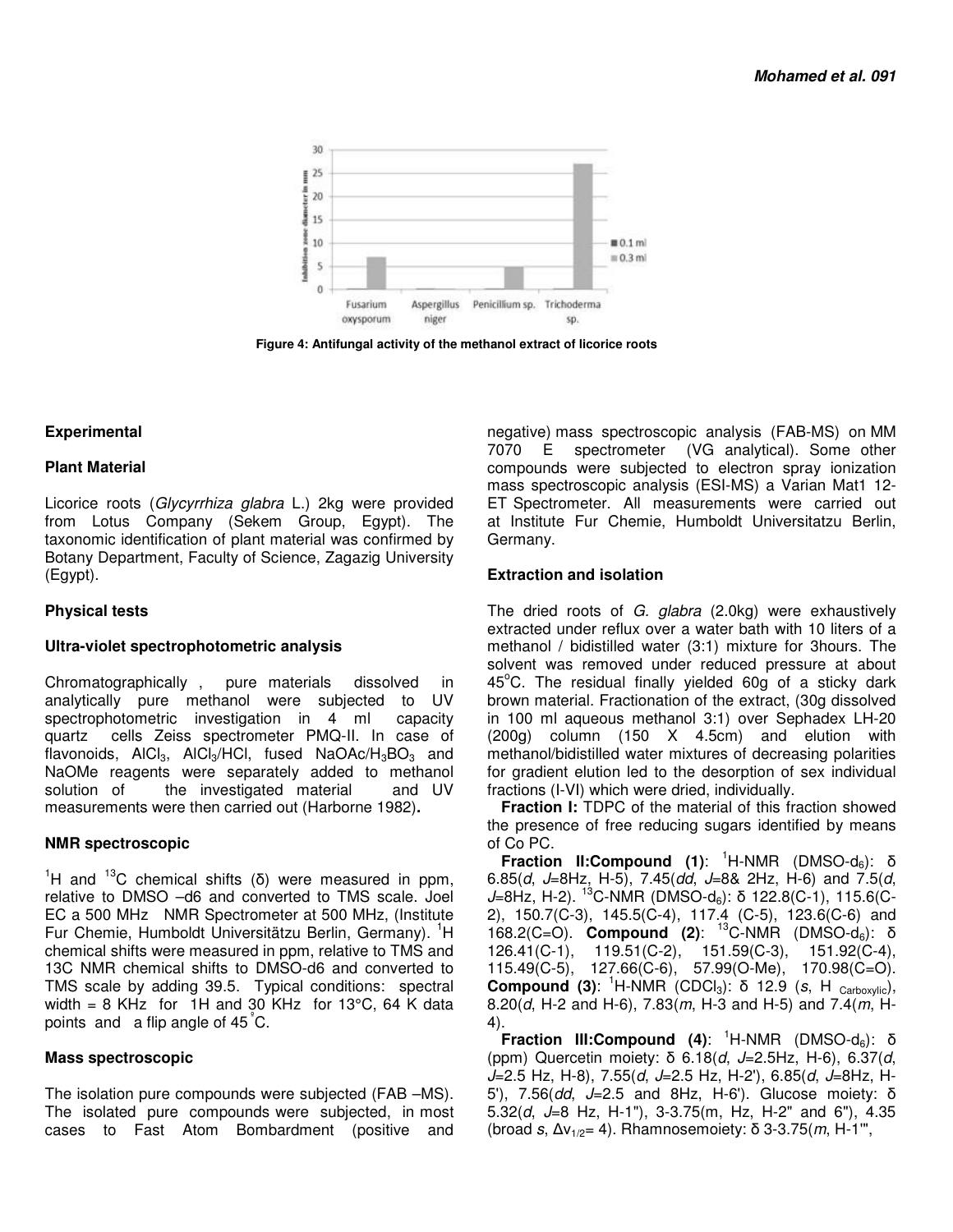H-2"' and H-5"'),  $0.97(d, J=6Hz, CH<sub>3</sub>-rhamnose)$ . <sup>13</sup>C- NMR (DMSO-d6): Quercetin moiety: δ 156.5(C-2), 133.3(C-3), 177.4(C-4), 161.3(C-5), 98.8(C-6), 164.1(C-7), 93.6(C-8), 156.7(C-9), 104.0(C-10), 121.6(C-1'), 115.3(C-2'), 144.8(C-3'), 148.5(C-4'), 116.3(C-5'), 121.2(C-6'). Glucose moiety: δ 101.2(C-1"), 74.1(C-2"), 76.5(C-3"), 70.0(C-4"), 75.9(C-5"), 67.5(C-6"). Rhamnose moiety: δ 100.8(C-1'"), 70.4(C-2'"), 70.6(C-3"), 71.9(C-4"), 68.3(C-5"), 17.85(CH<sub>3</sub>-rhamnose). **Compound (5):** UV (MeOH):  $\lambda_{\text{max}} = 259$ , 297nm, 348nm.Ms (m/z): 449.1[M<sup>+</sup> + 1, 22.8%]. <sup>1</sup>H-NMR (DMSOd<sub>6</sub>): Quercetin moiety: δ 6.17(d, J=2.5 Hz, H-6), 6.36(d,  $J=2.5$ Hz, H-8),  $7.256(d, J=2.5, H-2)$ ,  $6.82(d, J=8$  Hz, H-5'), 7.251(dd,  $J=2.5$  and 8Hz, H-6'). Rhamnose moiety: δ  $5.20(\Delta v_{1/2} = 4$  Hz, H-1"), 3.1-3.9(*m*, overlapped with water proton resonances, H-2" and H-6"). <sup>13</sup>C-NMR (DMSO-d<sub>6</sub>): Quercetin moiety: δ 156.9(C-2), 134.6(C-3), 178.2(C-4), 161.7(C-5), 99.19(C-6), 164.7(C-7), 94.15(C-8), 157.8(C-9), 104.5(C-10), 121.2(C-1'), 115.9(C-2'), 145.7(C-3'),148.9(C-4'), 116.1(C-5'), 121.6(C-6'). Rhamnose moiety: δ 102.2(C-1"), 70.8(C-2"), 71.1(C-3"), 71.6(C-4"), 70.5 (C-5"), 18.01(CH3). **Compound (6)**: UV (MeOH) λmax =317, 279 nm. <sup>1</sup>H-NMR (CD<sub>3</sub>OD): δ 7.37(*d*, H-2' and H-6'), 6.85(d, H-3' and H-5'),  $6.23(d, H-6)$ ,  $5.48(d, H-8)$ ,  $5.41(dd,$ H-2), 3.8(dd, H-3a), 2.69(dd, H-3b), 5.12 (d, H-1"), 3.1-3.65 (*m*, H-2" and 6"), 3.1-3.65(*m*, H-1"', H-2" and H-5"'). **Compound (7):** UV (MeOH)  $\lambda_{\text{max}}$  =313, 276 nm. <sup>1</sup>H-NMR (CD<sub>3</sub>OD): δ 7.74 (d, J=8.8, H-5), 7.44 (d, J=8.4, H-2' and H- 6'),  $7.15(d, J=8.4, H-3'$  and H-5'),  $6.51(dd, J=8.8$  and 2.0, H-6), 6.37 (d, J=2.0, H-8), 5.45 (dd, J=12.8 and 2.8, H-2),  $4.95(d, J=7.2, H-1")$ ,  $3.91$  (dd,  $J=12.0$  and 1.6,  $H-6"a$ ), 3.71(  $dd, J=12.0$  and 5.6, H-6"b), 3.04( $dd, J=16.8$  and 12.8, H-3a),  $2.73$ (dd,  $J=16.8$  and  $2.8$ , H-3b).<sup>13</sup>C-NMR (CD3OD): δ193.0 (C-4), 166.6 (C-7), 165.2(C-9), 159.0(C-4'), 134.3 (C-1'), 129.7(C-5), 128.7(C-2' and C-6'), 117.7(C-3' and C-5'), 114.9(C-10), 111.7(C-6), 103.7(C-8), 102.1(C-1''), 80.6(C-2), 78.1(C-5''), 77.9(C-3''), 74.8 (C-2''), 71.3(C-4''), 62.5(C-6''), 45.0(C-3).

**Fraction IV: Compound (8):** <sup>1</sup>H-NMR (DMSO-d<sub>6</sub>): δ 3.81(s, CH<sub>3</sub>), 6.69 (d, H-α), 6.18(d, H-5), 7.10 (d, H-6)7.30 (s, H-2), 7.52(d, H-β). **Compound (9)**: <sup>1</sup>H-NMR (DMSOd<sub>6</sub>): δ 6.2 (d, J=15Hz, H-α), 6.72(d, J=8Hz, H-3 and H-5), 7.32 (d,  $J=8$  Hz, H-2 and H-6), 7.52(d,  $J=15$ Hz, H- $\beta$ ). **Compound (10):** <sup>1</sup>H- NMR (DMSO-d<sub>6</sub>): δ 6.46(*d*, H-α), 7.40  $(t, H-3$  and H-5), 7.42 $(t, H-4)$ , 7.557  $(d, H-2)$  and H-6), 7.806 ( $d$ , H-β).

**Fraction V: Compound (11):** UV (MeOH):  $\lambda_{\text{max}} = 265$ , 376 nm.Ms (m/z): 317.0 [M - H, 100%].<sup>1</sup>H- NMR (DMSOd<sub>6</sub>): δ 6.18(d, J=2.5 Hz, H-6), 6.34(d, J=2.5Hz, H-8), 7.24(s, H-2'&H-6'). **Compound (12)**: UV (MeOH): λmax = 255, 268, 370nm.Ms (m/z): 300.8[M - H, 100%].<sup>1</sup>H-NMR (DMSO-d<sub>6</sub>): δ 6.19(d, J =2.5, H-6), 6.4(d, J =2.5, H-8), 7.64(d, J =2.5, H-2'), 6.88(d, J = 8.5, H-5'), 7.53(dd, J = 2.5& 8.5, H-6').<sup>13</sup>C-NMR (DMSO-d<sub>6</sub>): δ 147.0(C-2), 135.8(C-3), 176.2(C-4), 160.5(C-5), 99.2(C-6), 164.0(C-7), 93.7(C-8), 156.4(C-9), 103.5(C-10), 122.2(C-1'), 115.3(C-2'), 145.1(C-3'), 148.0(C-4'), 115.6(C-5') and 120.2(C-6'). **Compound (13)**:

UV (MeOH):  $\lambda_{\text{max}} = 268.\text{Ms (m/z): } 285.1 [\text{M} - \text{H}, 100\%].$ <sup>1</sup>H-NMR (DMSO-d<sub>6</sub>): δ 6.4 (*d*, *J*=2.5, H-8), 6.18 (*d*, *J*=2.5, H-6), 8.14 (d,  $J=8$ , H-2' and H-6'), 6.89 (d,  $J=8$ , H-3' and H-5'). <sup>13</sup>C-NMR (DMSO-d<sub>6</sub>): δ 146.8(C-2), 135.4(C-3), 175.9(C-4), 161.0(C-5), 98.6(C-6), 164.2(C-7), 93.8(C-8), 156.4(C-9), 103.7(C-10), 121.9(C-1'), 129.9(C-2' and C-6'), 115.8(C-3' and C-5') and 159.5(C-4').

**Fraction VI: Compound (14):** UV (MeOH):  $\lambda_{\text{max}} = 266$ , 335nm.Ms (m/z): 270.2[M<sup>+</sup>, 100%].<sup>1</sup>H-NMR (DMSO-d<sub>6</sub>): δ 6.18(d, J=2.5Hz, H-6), 6.47(d, J=2.5Hz, H-8), 6.77(s, H-3), 6.92(d,  $J=8$ Hz, H-3' and H-5'), 7.93(d,  $J=8$ Hz, H-2' and H-6').<sup>13</sup>C-NMR (DMSO-d<sub>6</sub>): δ 163.8(C-2), 102.8(C-3), 181.5(C-4), 161.3(C-5), 98.7(C-6), 163.6(C-7), 93.9(C-8), 157.2(C-9), 103.6(C-10), 121.1(C-1'), 128.3(C-2' and C-6'), 115.8(C-3' and C-5') and 161.4(C-4'). **Compound (15)**: UV (MeOH)  $\lambda$ = 307.54 nm. <sup>1</sup>H-NMR (CD<sub>3</sub>OD): δ 7.39(*d*, H-2' and H-6'), 6.78(d, H-3' and H- 5'), 5.98(dd, H-6), 5.47(d, H-8), 5.41(*dd*, H-2), 3.7(*dd*, H-3a), 2.72(*dd*, H-3b). **Compound (16):** UV (MeOH) λ= 313, 276 nm. <sup>1</sup>H-NMR (CD<sub>3</sub>OD): δ 7.72 (d, J=8.8, H-5), 7.31(d, J=8.4, H-2' and H-6'),  $6.81(d, J=8.4, H-3'$  and  $H=5'$ ),  $6.47(dd, J=8.8$  and 2.0, H-6),  $6.34(d, J=2.0, H-8)$ ,  $5.35(d, J=13.2)$  and  $2.8$ , H-2), 3.04( dd, J=16.8 and 13.2, H-3a), 2.67( dd, J=16.8 and 2.8, H-3b).<sup>13</sup>C-NMR (CD<sub>3</sub>OD): δ 193.4(C-4), 166.6(C-7), 165.4(C-9), 158.8(C-4'), 133.8(C-1'), 129.7(C-5), 128.9(C-2', 6'), 116.2(C-3',5'), 114.8(C-10), 111.6(C-6), 103.7(C-8), 81.0 (C-2), 44.9(C-3). **Compound (17)**: UV (MeOH): λ<sub>max</sub>  $= 251.2, 294 \text{nm.Ms}$  (m/z): 224.2[M + 2, 2.3%].<sup>1</sup>H-NMR (DMSO-d<sub>6</sub>): δ 6.79 (s, H-3), 4.36-8.06 (several multiplets assignable to the remaining protons).  ${}^{13}$ C-NMR (DMSO-d<sub>6</sub>): δ 163.2(C-2), 107.38(C-3), 177.74(C-4), 126.31(C-5), 125.7(C-6), 134.46(C-7), 118.74(C-8), 156.2(C-9), 123.86(C-10), 126.65(C-2' and C-6'), 129.41(C-3'and C-5'), 131.6(C-4').

## **SRB assay of cytotoxic activity**

Human tumor cell lines were obtained frozen in liquid nitrogen (-180 °C) from the American Type Culture Collection. The tumor cell lines were maintained in the National Cancer Institute, Cairo, Egypt, by serial subculturing. Measurement of potential cytotoxicity activity of methanol extract of licorice roots against the liver carcinoma cell line (HEPG-2), colon carcinoma cell line (HCT-116) and breast carcinoma cell line (MCF-7) was tested by SRB (Sulphorhodamine-B**)** assay using the method of (Skehan et al., 1990). This experiment was conducted in the National Cancer Institute, Cairo, Egypt.

## **DPPH assay**

The free radical scavenging effect of plant extracts was assessed by the decolouration solution of DPPH radical according to (Letelier et al., 2008), in Faculty of Agriculture Research Park – Cairo University (FARP).This assay was